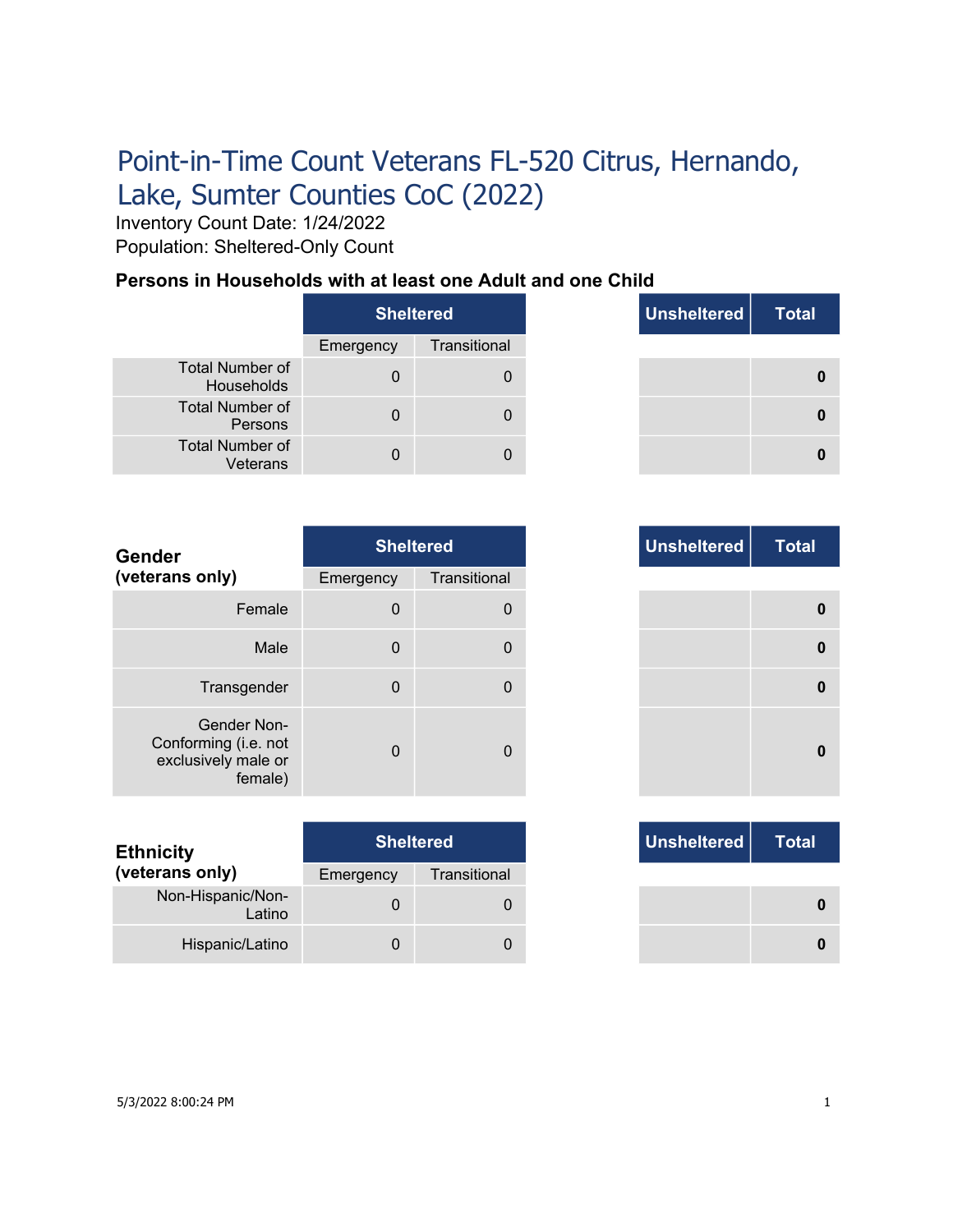Point-in-Time Count Veterans FL-520 Citrus, Hernando, Lake, Sumter Counties CoC (2022)

| Race                                                |             | <b>Sheltered</b> |
|-----------------------------------------------------|-------------|------------------|
| (veterans only)                                     | Emergency   | Transitional     |
| White                                               | $\mathbf 0$ | 0                |
| <b>Black or African-</b><br>American                | $\Omega$    | 0                |
| Asian                                               | $\Omega$    | 0                |
| American Indian or<br>Alaska Native                 | $\Omega$    | 0                |
| Native Hawaiian or<br><b>Other Pacific Islander</b> | $\Omega$    | $\Omega$         |
| <b>Multiple Races</b>                               | $\Omega$    | 0                |

|              | <b>Sheltered</b> | <b>Unsheltered</b> | <b>Total</b> |
|--------------|------------------|--------------------|--------------|
| าcy          | Transitional     |                    |              |
| $\mathbf 0$  | 0                |                    | 0            |
| $\Omega$     | 0                |                    | $\bf{0}$     |
| $\mathbf{0}$ | $\mathbf{0}$     |                    | $\mathbf 0$  |
| 0            | $\mathbf{0}$     |                    | $\mathbf 0$  |
| 0            | 0                |                    | $\bf{0}$     |
| $\Omega$     | 0                |                    | 0            |

| <b>Chronically</b><br><b>Homeless</b> | <b>Sheltered</b> |              |  |
|---------------------------------------|------------------|--------------|--|
| (veterans only)                       | Emergency        | Transitional |  |
| Total number of<br>households         |                  |              |  |
| Total number of<br>persons            |                  |              |  |

|     | <b>Sheltered</b> |
|-----|------------------|
| ٦cγ | Transitional     |
| 0   |                  |
|     |                  |

and the con-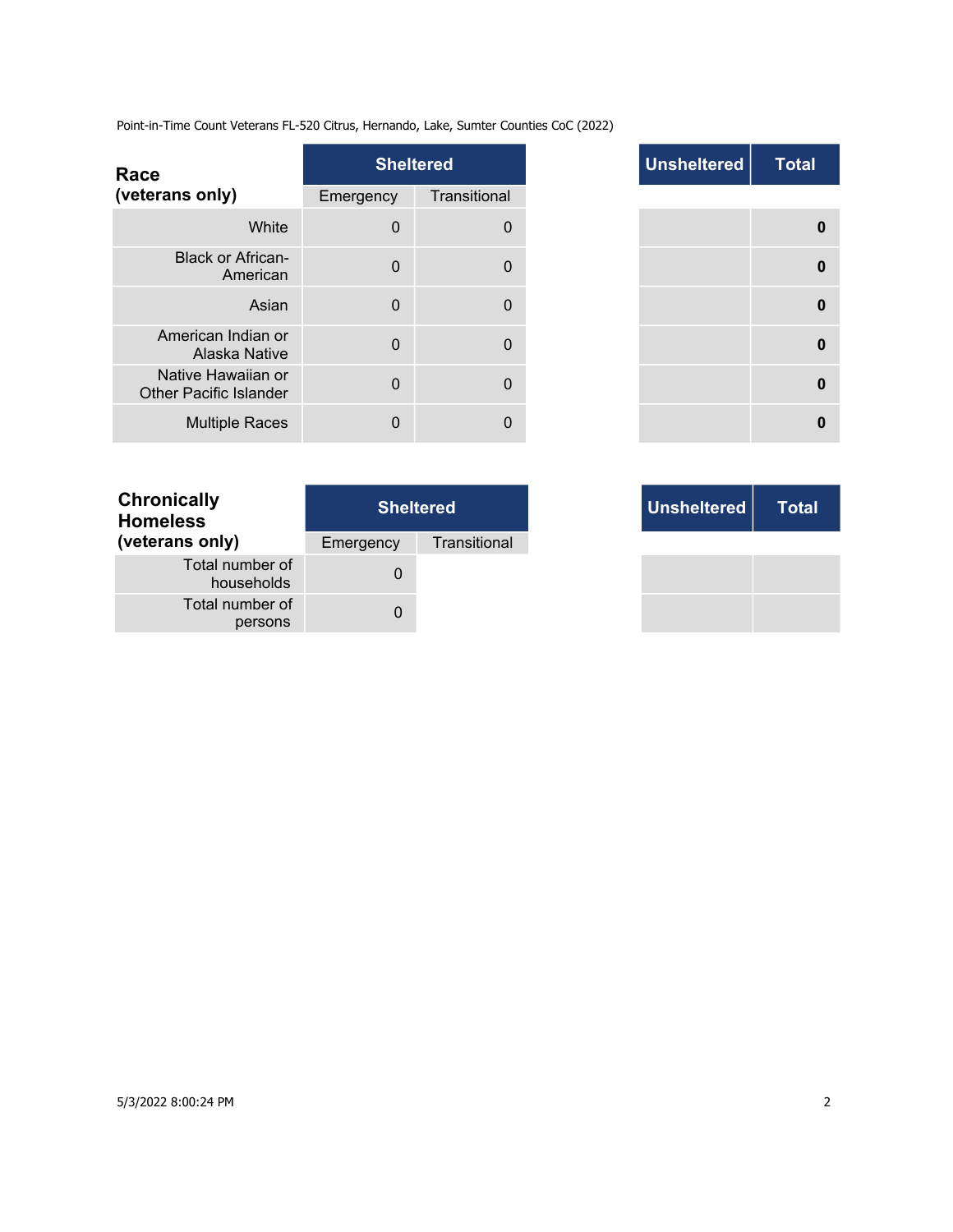## Inventory Count Date: 1/24/2022 Population: Sheltered-Only Count

## **Persons in Households without Children**

|                                      | <b>Sheltered</b> |              |            | Unsheltered | <b>Total</b> |
|--------------------------------------|------------------|--------------|------------|-------------|--------------|
|                                      | Emergency        | Transitional | Safe Haven |             |              |
| <b>Total Number of</b><br>Households | 39               | 10           | 0          |             | 49           |
| <b>Total Number of</b><br>Persons    | 41               | 10           | 0          |             | -51          |
| <b>Total Number of</b><br>Veterans   | 39               | 10           | 0          |             | 49           |

| <b>Gender</b>                                                         |           | <b>Sheltered</b> |            |  | <b>Total</b> |
|-----------------------------------------------------------------------|-----------|------------------|------------|--|--------------|
| (veterans only)                                                       | Emergency | Transitional     | Safe Haven |  |              |
| Female                                                                | 3         |                  | 0          |  | 4            |
| Male                                                                  | 36        | 9                | 0          |  | 45           |
| Transgender                                                           | $\Omega$  | $\mathbf 0$      | 0          |  | 0            |
| Gender Non-<br>Conforming (i.e. not<br>exclusively male or<br>female) | $\Omega$  | $\mathbf 0$      | 0          |  |              |

| <b>Ethnicity</b>            |           | <b>Sheltered</b> | Unsheltered | <b>Total</b> |    |
|-----------------------------|-----------|------------------|-------------|--------------|----|
| (veterans only)             | Emergency | Transitional     | Safe Haven  |              |    |
| Non-Hispanic/Non-<br>Latino | 35        | 9                | 0           |              | 44 |
| Hispanic/Latino             |           |                  | 0           |              |    |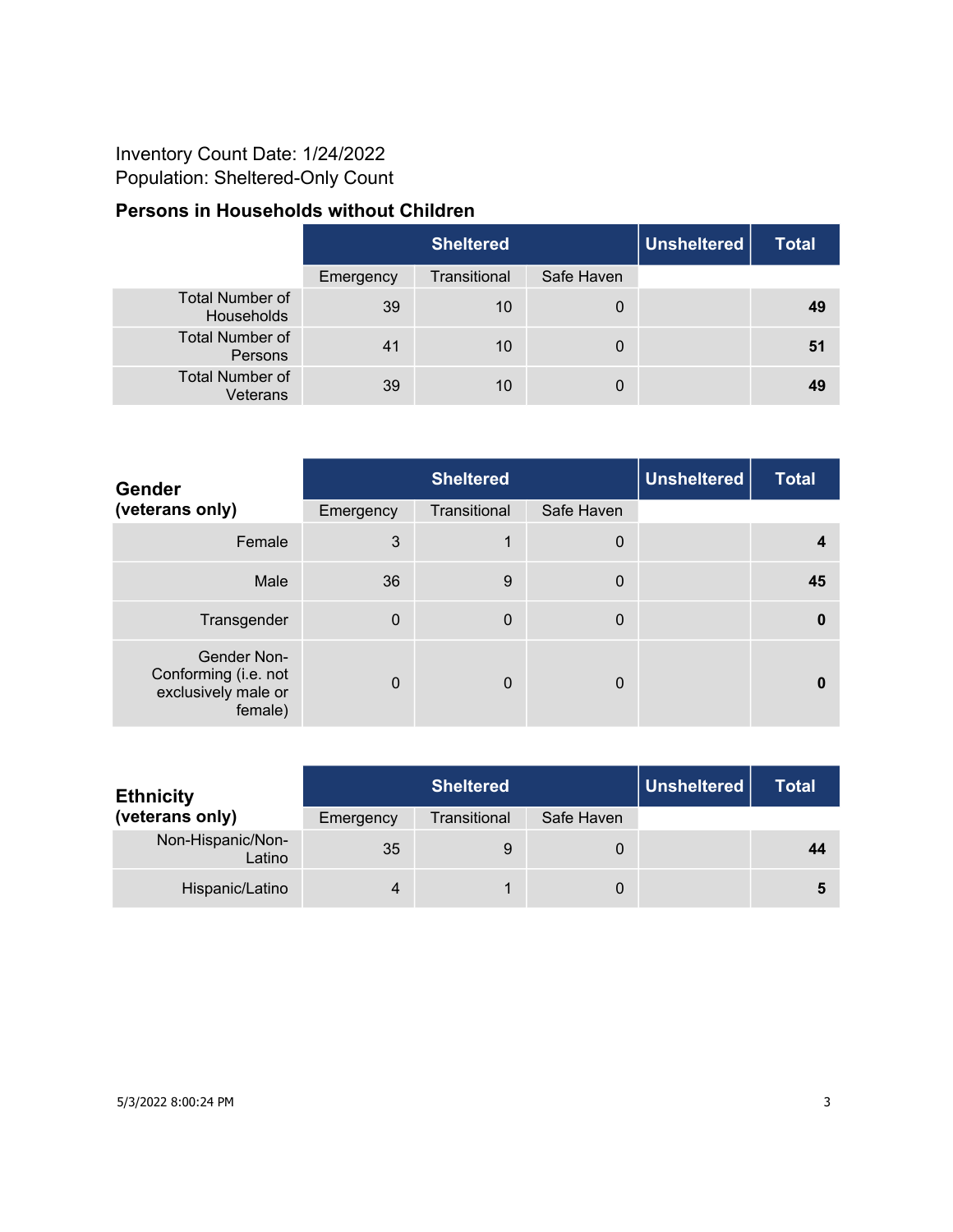Point-in-Time Count FL-520 Citrus, Hernando, Lake, Sumter Counties CoC (2022)

| Race                                                |           | <b>Sheltered</b> |             |  | Unsheltered<br><b>Total</b> |
|-----------------------------------------------------|-----------|------------------|-------------|--|-----------------------------|
| (veterans only)                                     | Emergency | Transitional     | Safe Haven  |  |                             |
| White                                               | 33        | 6                | 0           |  | 39                          |
| <b>Black or African-</b><br>American                | 6         | $\overline{4}$   | $\mathbf 0$ |  | 10                          |
| Asian                                               | $\Omega$  | $\Omega$         | $\mathbf 0$ |  | 0                           |
| American Indian or<br>Alaska Native                 | $\Omega$  | $\Omega$         | $\mathbf 0$ |  | 0                           |
| Native Hawaiian or<br><b>Other Pacific Islander</b> | $\Omega$  | $\Omega$         | $\mathbf 0$ |  | 0                           |
| <b>Multiple Races</b>                               | 0         | 0                | 0           |  | O                           |

| <b>Chronically</b><br><b>Homeless</b> |           | <b>Sheltered</b> |            | Unsheltered | Total |
|---------------------------------------|-----------|------------------|------------|-------------|-------|
| (veterans only)                       | Emergency | Transitional     | Safe Haven |             |       |
| Total number of<br>persons            |           |                  | 0          |             |       |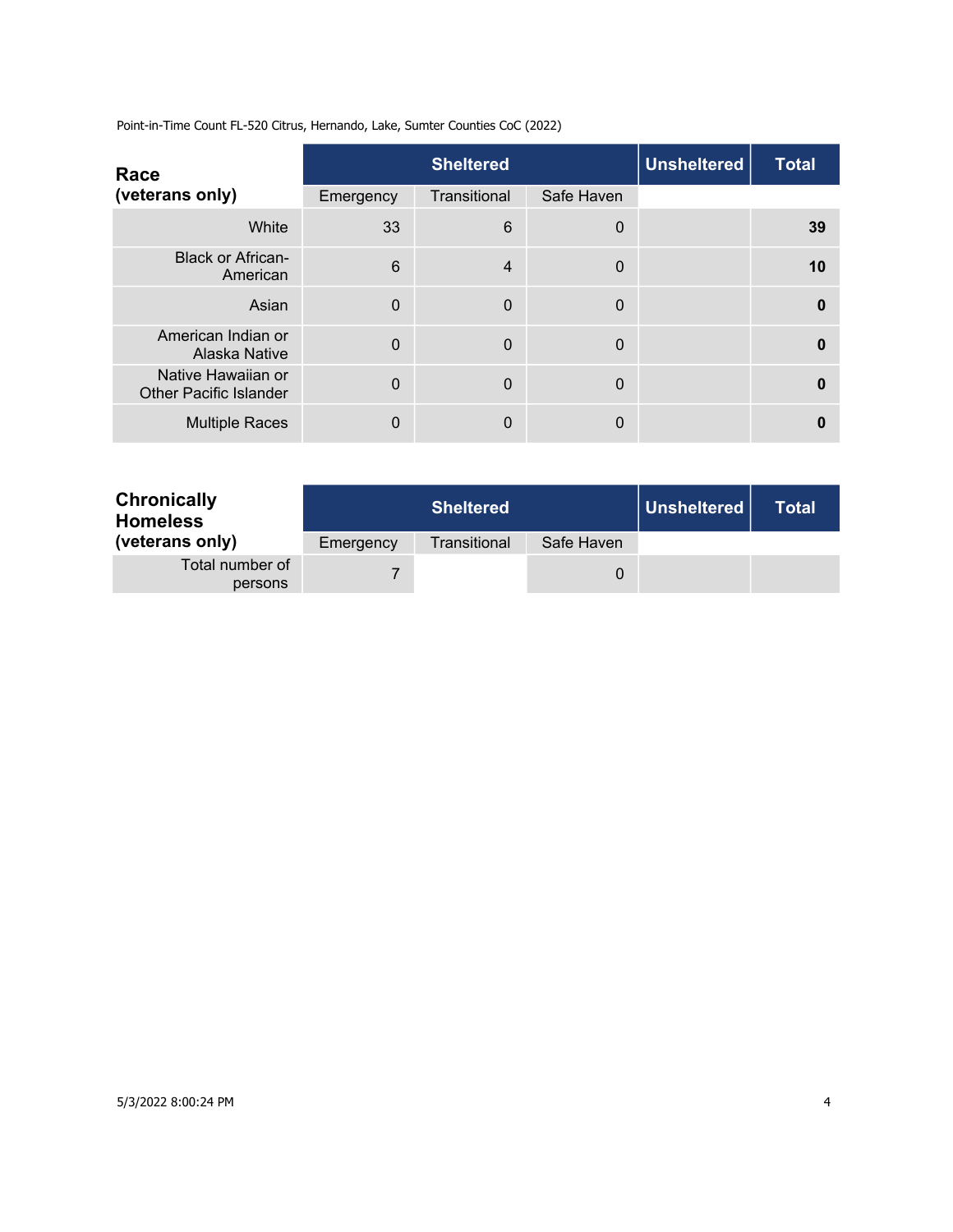# Point-in-Time Summary Veterans for FL-520 - Citrus, Hernando, Lake, Sumter Counties CoC

# Date of PIT Count: 1/24/2022

Population: Sheltered-Only Count

## **Total Households and Persons**

|                                      |           | <b>Sheltered</b> |            | Unsheltered | <b>Total</b> |
|--------------------------------------|-----------|------------------|------------|-------------|--------------|
|                                      | Emergency | Transitional     | Safe Haven |             |              |
| <b>Total Number of</b><br>Households | 39        | 10               | 0          | 0           | 49           |
| <b>Total Number of</b><br>Persons    | 41        | 10               | 0          | 0           | 51           |
| <b>Total Number of</b><br>Veterans   | 39        | 10               | 0          | 0           | 49           |

### **Gender**

|                                 | <b>Sheltered</b> |              |            | Unsheltered | <b>Total</b> |
|---------------------------------|------------------|--------------|------------|-------------|--------------|
|                                 | Emergency        | Transitional | Safe Haven |             |              |
| Female                          | 3                |              | 0          | 0           |              |
| Male                            | 36               | 9            | 0          | 0           | 45           |
| Transgender<br>(male to female) | 0                | 0            | 0          | 0           | 0            |
| Transgender<br>(female to male) |                  | 0            | 0          | 0           |              |

### **Ethnicity**

|                             | <b>Sheltered</b> |              |            | Unsheltered | <b>Total</b> |
|-----------------------------|------------------|--------------|------------|-------------|--------------|
|                             | Emergency        | Transitional | Safe Haven |             |              |
| Non-Hispanic/Non-<br>Latino | 35               | 9            |            | 0           | 44           |
| Hispanic/Latino             |                  |              | 0          | 0           | 5            |

#### **Race**

| <b>Sheltered</b> |              | Unsheltered | Total |  |
|------------------|--------------|-------------|-------|--|
| Emergency        | Transitional | Safe Haven  |       |  |